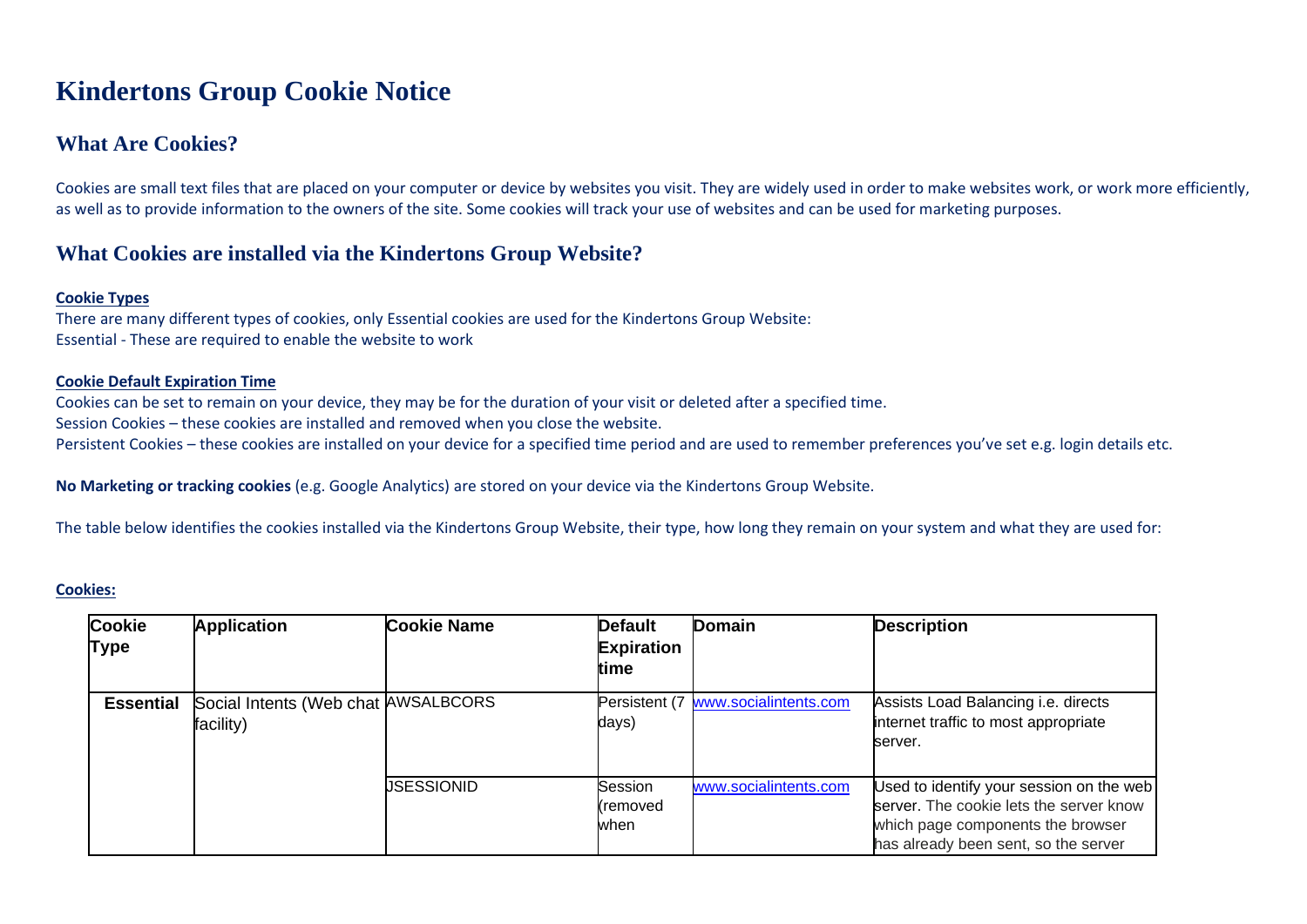|          |                         | session<br>complete)                                |                       | doesn't waste time re-sending them<br>helping individual web pages to load<br>faster and improve navigation.                                                                                           |
|----------|-------------------------|-----------------------------------------------------|-----------------------|--------------------------------------------------------------------------------------------------------------------------------------------------------------------------------------------------------|
|          | Socialintents_vs_chat_# | Session<br>removed<br>when<br>session<br>complete)  | www.socialintents.com | Identifies the visitor across device and<br>visit to enable user to efficiently use the<br>chat box                                                                                                    |
| Azure    | <b>TiPMix</b>           | 1 hour                                              | www.kindertons.co.uk  | Used to determine web server i.e.<br>directs internet traffic to the most<br>appropriate server                                                                                                        |
|          | x-ms-routing-name       | 1 hour                                              | www.kindertons.co.uk  | Used to handle internet traffic                                                                                                                                                                        |
|          | <b>TiPMix</b>           | 1 hour                                              | kindertons.co.uk      | Used to determine web server i.e.<br>directs internet traffic to the most<br>appropriate server                                                                                                        |
|          | x-ms-routing-name       | 1 hour                                              | kindertons.co.uk      | Used to handle internet traffic                                                                                                                                                                        |
| Onetrust | OptanonConsent          | Persistent<br>(1Year)                               | www.onetrust.com      | Used to check the status of cookie<br>acceptance by the end user                                                                                                                                       |
|          | OptanonAltertBoxClosed  | Persistent<br>(1Year)                               | www.onetrust.com      | Used to identify if the cookie acceptance<br>pop-up needs to be displayed<br>dependent on the end-users previous<br>acceptance                                                                         |
|          | ASP.NET_SessionId       | Session<br>(removed<br>when<br>session<br>complete) | www.onetrust.com      | Used to identify your session on the web<br>server. The cookie lets the server know<br>which page components the browser<br>has already been sent, so the server<br>doesn't waste time re-sending them |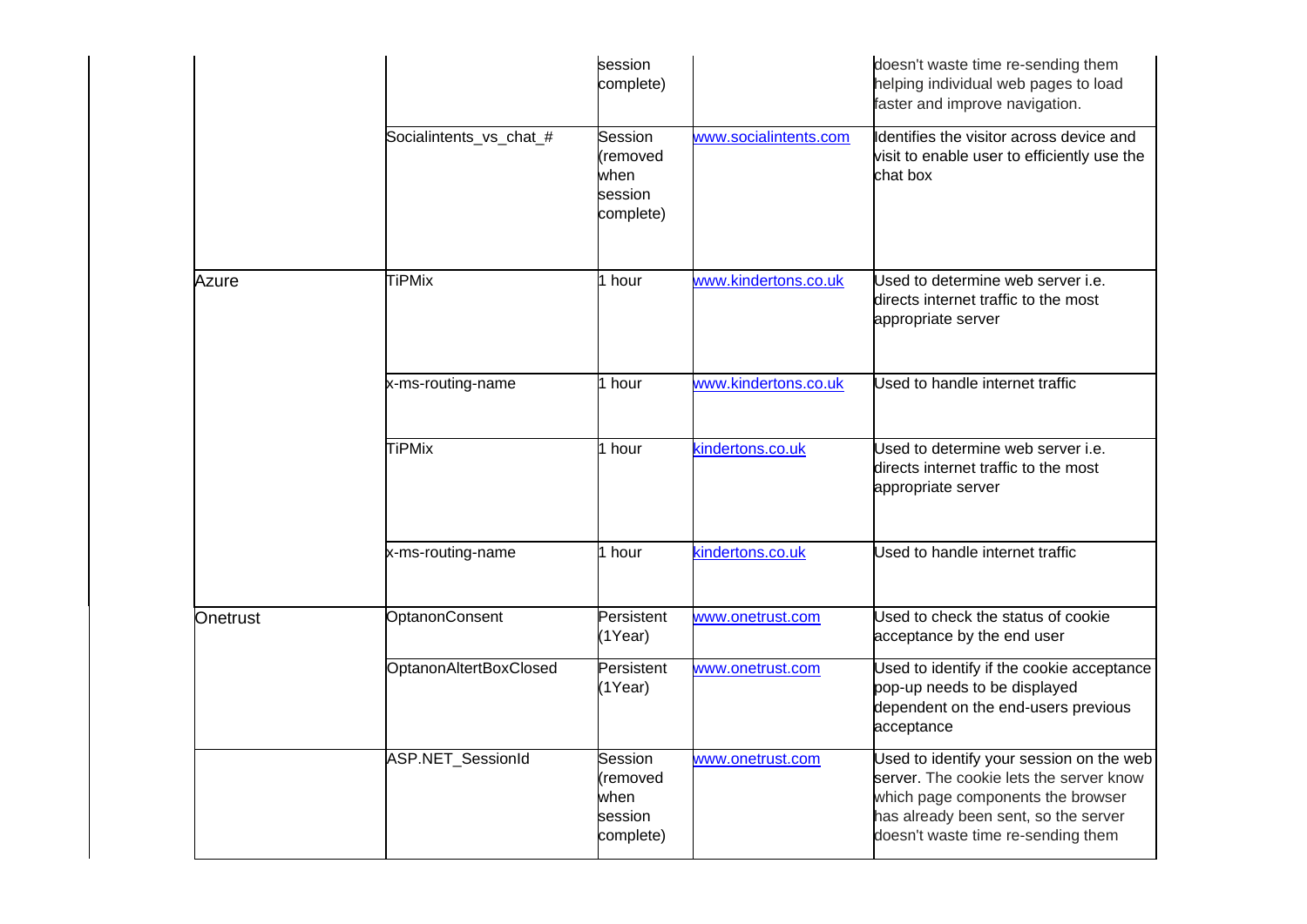|                                                          |                                         |                                                     |                                                  | helping individual web pages to load<br>faster and improve navigation.                                                                                                                                                                                                                                                                      |
|----------------------------------------------------------|-----------------------------------------|-----------------------------------------------------|--------------------------------------------------|---------------------------------------------------------------------------------------------------------------------------------------------------------------------------------------------------------------------------------------------------------------------------------------------------------------------------------------------|
|                                                          | RequestVerificationToken                | Session<br>(removed<br>when<br>session<br>complete) | www.onetrust.com                                 | Anti-forgery cookie used by web<br>applications designed to stop<br>unauthorised posting of content to the<br>website (Cross-Site Request Forger). No<br>user information is held.                                                                                                                                                          |
| $KSPv2 -$<br>Security/Identity<br>(Partner Portal)       | idsrv.session                           | Session<br>(removed<br>when<br>session<br>complete) | http://app.ksp.kam.global Authentication Session |                                                                                                                                                                                                                                                                                                                                             |
|                                                          | .AspNetCore.Identity.<br>Application    | Session<br>(removed<br>when<br>session<br>complete) | http://app.ksp.kam.global                        | An encrypted cookie that contains<br>serialized logged in user details in a<br>form of claims. It will be sent back to the<br>server on subsequent requests which<br>gets validated to recreate the user object<br>from claims and sets this user object in<br>the HttpContext so that it is available &<br>is valid only for that request. |
|                                                          | .AspNetCore.Antiforgery.<br>nixphHDAMN4 | Session<br>(removed<br>when<br>session<br>complete) | http://app.ksp.kam.global                        | Anti-forgery token                                                                                                                                                                                                                                                                                                                          |
|                                                          | Allowcookies                            | Permanent<br>$(30 \text{ days})$                    | http://app.ksp.kam.global                        | Records cookies selected to enable<br>sign-in. If end-user doesn't select 'Stay<br>signed in' the cookie will be deleted at<br>the end of the session                                                                                                                                                                                       |
| Performance Social Intents (Web chat AWSALB<br>facility) |                                         | Session<br>(removed<br>when<br>session<br>complete) | www.socialintents.com                            | Assists Load Balancing i.e. directs<br>internet traffic to the most appropriate<br>server.                                                                                                                                                                                                                                                  |